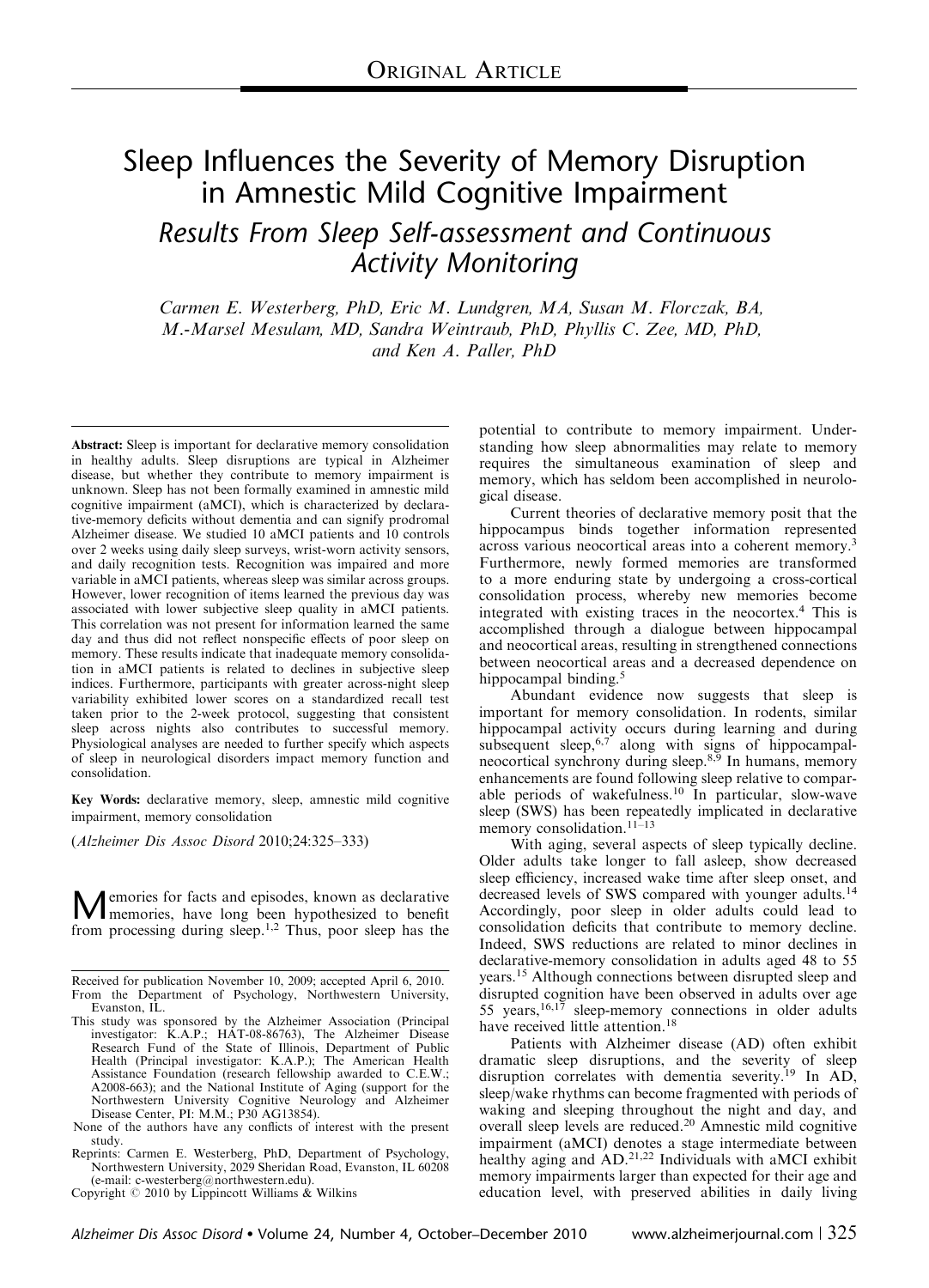activities. Some MCI patients exhibit primary deficits in other cognitive domains; here we focus only on the amnestic subtype.

Although sleep has not been systematically examined in aMCI, sleep disruptions are frequently reported by patients and their caregivers.<sup>23</sup> Thus, in aMCI and perhaps other neurological disorders, disrupted sleep may contribute to memory dysfunction. Memory problems in AD and aMCI patients arise primarily from neuropathology in medial temporal regions. The hippocampus is the first and most extensively affected region.<sup>24,25</sup> Hippocampal insult could hinder consolidation by compromising cross-talk between hippocampus and neocortex. Recent neuroimaging studies indicate that some memories may be redistributed to prefrontal cortex during sleep-dependent consolidation.<sup>26–28</sup> Thus, prefrontal dysfunction present in  $AD<sup>29</sup>$ and aMCI<sup>30</sup> may also be relevant for consolidation.

We investigated memory and sleep in aMCI patients and cognitively typical older adults using a 2-week protocol administered in their homes. Memory was measured with daily recognition tests that could be completed reliably without an experimenter present. Sleep was monitored with daily questionnaires and with actigraphy, which provides sleep-pattern assessment via a wrist-worn movement sensor and has been validated against physiological data.<sup>31</sup> Unlike polysomnography (PSG), actigraphy allows for unobtrusive data acquisition in a home environment for many consecutive nights.

Our central goal was to determine the extent to which daily variations in memory may be related to daily variations in sleep. Given that disease-related changes in sleep may alter consolidation during sleep, relationships between daily sleep and memory measures might be apparent in aMCI patients. We also investigated whether sleep variability was meaningfully related to memory.

## METHODS

## Protocol Approvals

This protocol was approved by the Northwestern University Institutional Review Board. Written informed consent was obtained from all participants.

## **Participants**

Ten aMCI patients (8 female) and 10 controls (7 female) were recruited from the Memory Disorders Research Core registry of the Cognitive Neurology and Alzheimer Disease Center at Northwestern University. The mean ages were 71.1 and 72.5 years, and the mean education levels were 13.1 and 15.1 years, for the aMCI and control groups, respectively. Neither age nor education level differed significantly between groups (*t*-test *P* values  $> 0.16$ ).

All participants underwent clinical evaluation including a neuropsychological test battery. Tests included Mini-Mental State Evaluation<sup>32</sup> (global cognitive function), Trail Making A and  $B<sup>33</sup>$  (executive function), Boston Naming Test<sup>34</sup> (language), Word List Learning and Recognition (declarative memory), Constructions (visuospatial function), and Category Fluency (semantic memory, attention) subtests of the Consortium to Establish a Registry for Alzheimer's Disease (CERAD) battery,<sup>35</sup> and Logical Memory and Visual Reproduction subtests of the Wechsler Memory Scale-Revised<sup>36</sup> (WMS-R; declarative memory). Subtest I of each scale tests immediate memory, whereas subtest II tests short-delay memory. Table 1 shows scores from a subset of these tests. Participants also completed the Functional Assessment Questionnaire,<sup>37</sup> and an informant for each participant completed the Informant Questionnaire on Cognitive Decline in the Elderly,<sup>38</sup> in which scores of 70 or lower reflect preserved daily living activities.

Clinical diagnosis of aMCI followed standard guidelines.<sup>39</sup> Scores in one or more cognitive domains, including at least one declarative memory measure, were  $\geq 1.5$  SD below the mean for individuals of comparable gender, age, and education level. Also, aMCI patients were not impaired in daily living activities and did not meet clinical criteria for dementia. Exclusion criteria were: history of central nervous system disease, major psychiatric disorder, alcohol or substance abuse, serious medical illness (thyroid disorder, renal, hepatic, cardiac or pulmonary insufficiency, unstable diabetes, uncontrolled high blood pressure, cancer), and chronic use of psychoactive or hypnotic medications. Individuals with medication-controlled hypertension or hypercholesterolemia were included.

## Procedure

Sleep/wake cycles were monitored over 14 nights and 15 days in participants' homes with a wrist-worn activity sensor. Participants took memory tests and answered questions about sleep, arousal, and mood each day. Figure 1 shows the experimental design.

On day one, the researcher gave the participant the activity sensor, which was worn continuously throughout the experiment, except during bathing. Participants were also given a sleep log to record bed and wake times that were used in scoring the activity data. The experimenter also administered 2 sleep surveys and 1 memory test. The Pittsburgh Sleep Quality Inventory (PSQI)<sup>40</sup> and the Epworth Sleepiness Scale  $(ESS),$ <sup>41</sup> provided information regarding recent sleep habits, quality, and daytime sleepiness. The Warrington Recognition Memory Test  $(WRMT)^{42}$  included 50 two-alternative-forced-choice recognition trials for words and 50 for faces. The PSQI, ESS, and WRMT were completed only on day 1.

Next, the researcher explained daily tasks and gave the participant a computer and a notebook with daily instructions. Participants practiced daily procedures with the researcher until they could be completed independently. They were asked to complete 3 tasks at a convenient time and at approximately the same time each day. First, participants completed the Karolinska Sleep Diary (KSD)<sup>43</sup> in the notebook to provide subjective sleep assessments from the previous night (Table 2). Also, participants used 5-point scales to rate their current arousal level  $(1 = \text{very})$ sleepy,  $5 = \text{wide}$  awake) and mood (1 = very sad,  $5 = \text{very}$ ) happy). Second, participants took the ''24-hour recognition test'' in the notebook for items studied the previous day. This test assessed memory when a night of sleep intervened between study and test. Third, participants took the ''continuous recognition test'' on the computer. This test assessed memory at short retention delays  $(< 1$  min). These 2 tests are described in detail below. The continuous recognition test included items that subsequently appeared on the next day's 24-hour recognition test. Performance on both tests was subject to proactive interference from test items from prior days of the 2-week protocol. However, retroactive interference was minimized in that each day, participants completed the 24-hour recognition test for items studied on the previous day's continuous recognition test before taking a new continuous recognition test.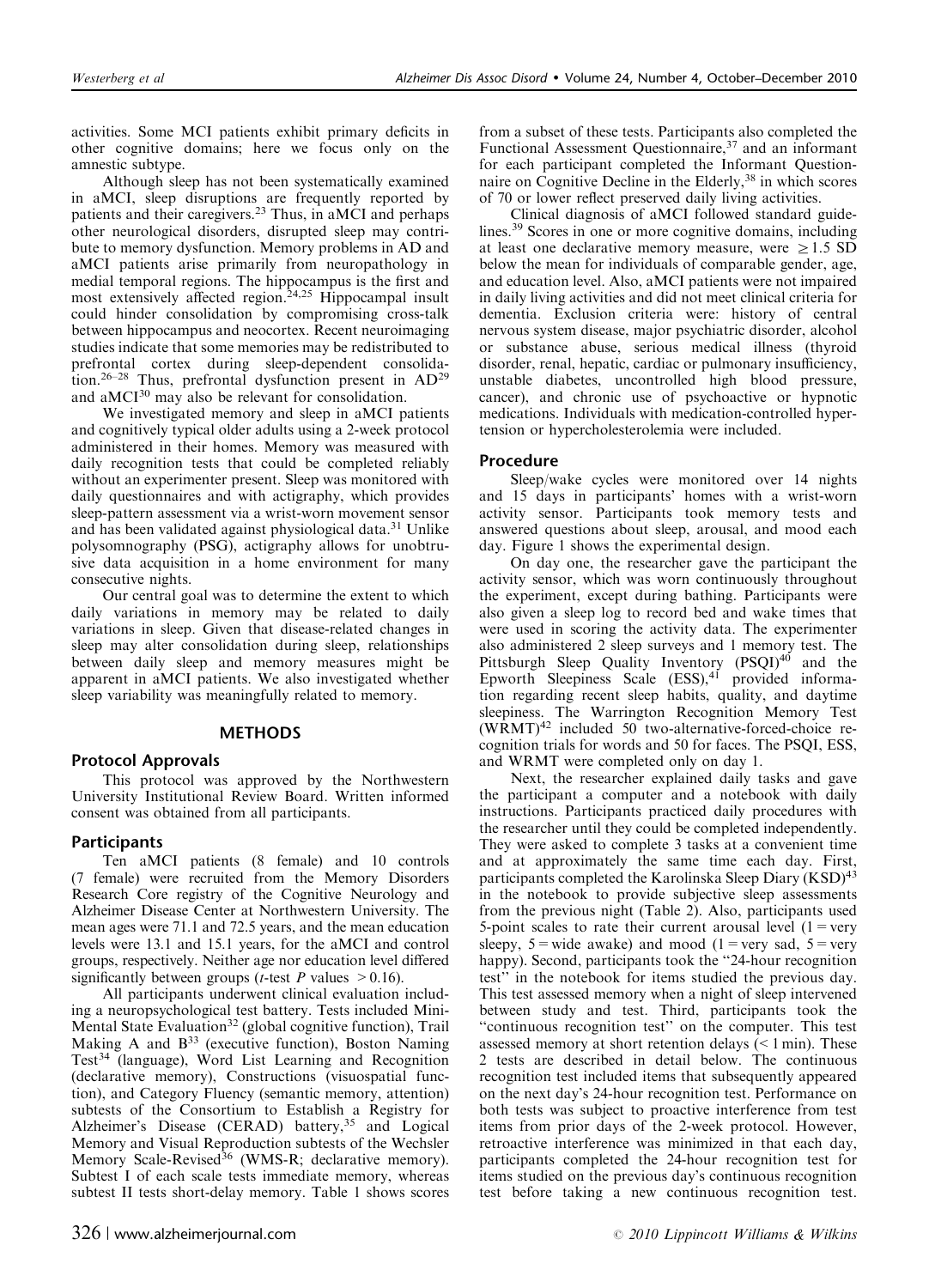| TABLE 1. Individual aMCI Patient and Group Results for Neuropsychological Testing |                    |                                                   |                                                      |                                                       |                                                        |                                                   |                                      |                                                  |                                                        |                          |
|-----------------------------------------------------------------------------------|--------------------|---------------------------------------------------|------------------------------------------------------|-------------------------------------------------------|--------------------------------------------------------|---------------------------------------------------|--------------------------------------|--------------------------------------------------|--------------------------------------------------------|--------------------------|
| <b>Subject</b>                                                                    | MMSE <sup>32</sup> | <b>CERAD</b><br>Category<br>Fluency <sup>35</sup> | <b>Boston</b><br><b>Naming</b><br>Test <sup>34</sup> | <b>CERAD</b><br><b>Word List</b><br>Trials $1-3^{35}$ | <b>CERAD</b><br><b>Delaved</b><br>Recall <sup>35</sup> | <b>CERAD</b><br>Recognition<br>Hits <sup>35</sup> | WMS-R<br>Logical<br>Memory $II^{36}$ | <b>CERAD</b><br>Construc-<br>tions <sup>35</sup> | <b>WRMT</b><br>Words <sup>42</sup> Faces <sup>42</sup> | <b>WRMT</b>              |
| aMCI1                                                                             | 28                 | 15                                                | $36*$                                                | 17                                                    | 5                                                      | $8*$                                              | $4*$                                 | 11                                               | 26                                                     | 36                       |
| aMCI <sub>2</sub>                                                                 | $26*$              | 13                                                | 48                                                   | $13*$                                                 | $3*$                                                   | $8*$                                              | $2*$                                 | 11                                               | 36                                                     | 32                       |
| aMCI 3                                                                            | 30                 | 19                                                | 55                                                   | 21                                                    | $5*$                                                   | $8*$                                              | 19                                   | $7*$                                             | 43                                                     | 39                       |
| aMCI 4                                                                            | $24*$              | 12                                                | $33*$                                                | 18                                                    | $4^*$                                                  | 10                                                | 22                                   | 9                                                | 44                                                     | 41                       |
| aMCI 5                                                                            | 29                 | 24                                                | 58                                                   | $17*$                                                 | $3*$                                                   | $7*$                                              | 17                                   | 9                                                | 42                                                     | 34                       |
| aMCI 6                                                                            | $27*$              | 16                                                | $41*$                                                | 18                                                    |                                                        | $8*$                                              | 20                                   | $6*$                                             | 42                                                     | 31                       |
| aMCI 7                                                                            | 30                 | 23                                                | 48                                                   | 20                                                    | $4*$                                                   | 10                                                | $11*$                                | 11                                               | 47                                                     | 41                       |
| aMCI 8                                                                            | $25*$              | 17                                                | $41*$                                                | 17                                                    | $4*$                                                   | 10                                                | $16*$                                | $6*$                                             | 43                                                     | 35                       |
| aMCI 9                                                                            | 29                 | 14                                                | 59                                                   | NA                                                    | NA                                                     | 8                                                 | $7*$                                 | 11                                               | 50                                                     | 32                       |
| aMCI 10                                                                           | 30                 | 30                                                | 56                                                   | 22                                                    | $4*$                                                   | 10                                                | $13*$                                | 11                                               | 46                                                     | 21                       |
| aMCI<br>group<br>(SE)                                                             | 27.8(0.7)          | 18.3(1.8)                                         | 47.5(3.0)                                            | 18.1(0.9)                                             | 4.1(0.3)                                               | 8.7(0.4)                                          | 13.8(2.3)                            | 9.2(0.7)                                         |                                                        | $41.9(2.1)$ 37.2 $(1.3)$ |
| Control<br>group<br>(SE)                                                          | 29.3(0.4)          | 21.7(1.7)                                         | 57.5(0.7)                                            | 25.7(1.1)                                             | 8.9(0.5)                                               | 9.8(0.1)                                          | 22.7(3.5)                            | 10.2(0.2)                                        |                                                        | $47.2(1.4)$ $42.1(1.3)$  |

Maximum scores: MMSE=30, CERAD Category Fluency Test=99, Boston Naming Test=60, CERAD Word List Trials 1-3=30, CERAD Delayed Recall = 10, CERAD Recognition Hits = 10, WMS-R Logical Memory II = 50, CERAD Constructions Test = 11, WRMT = 50.

\*Scores considered impaired on all tests except the WRMT. Normative data for older adults is unavailable for the WRMT. aMCI indicates amnestic mild cognitive impairment; CERAD, Consortium to Establish a Registry for Alzheimer Disease MMSE, Mini-Mental State Evaluation; WMS-R, Wechsler Memory Scale-Revised; WRMT, Warrington Recognition Memory Test.

Participants phoned the researcher after completing all tasks each day. On day 1, participants did not complete the 24-hour recognition test; on day 15, participants did not complete the continuous recognition test.

For correlational analyses, data were excluded if a participant did not properly complete KSD or memory tests, or when actigraphy measures were  $\geq$  2 SD from the participant's mean. On average, 1.54 nights were excluded per control and 2.94 per aMCI patient for memory/actigraphy correlations, and 1.96 and 3.36 nights, respectively, for memory/KSD correlations.

## Continuous Recognition Test

A sequence of 170 stimuli was centrally presented on the computer screen. Stimuli appeared for 3500 ms coincident with a tone signaling stimulus onset, followed by a blank screen for 500 ms. Using the keyboard, participants were required to press "1" the first time an item appeared and ''2'' the second time. They were required to respond before the next trial began.

Half of the stimuli were faces  $(2.75 \times 2.25)$  color photos from high school yearbooks, gender balanced) and half were words (4 to 10 capitalized letters, 48-point black Helvetica font, matched across days for written frequency and length). Forty faces and 40 words were presented twice during the series. Second presentations occurred at a delay of 4, 16, 32, or 48 s (0, 4, 8, or 12 intervening trials, respectively). Five additional faces and 5 additional words were presented only once.

#### 24-hour Recognition Test

Memory was probed for 12 words and 12 faces learned on the previous day. These 24 items were each presented twice on the previous day's continuous recognition test. Immediately after the continuous recognition test these 24 items were shown again (3500 ms each) as an additional encoding opportunity with instructions that these items should be remembered for a test the next day. This test was given on 2 notebook pages, 1 with 20 words (12 old words randomly intermixed with 8 new words) and the other with 20 faces (12 old faces randomly intermixed with 8 new

|                                                | DAY <sub>1</sub><br>Activity sensor placed on wrist<br>and worn continuously                                 | <b>DAYS 2-14</b><br>Activity sensor worn<br>continuously                                                                   | <b>DAY 15</b><br>Activity sensor removed<br>from wrist after waking                          |
|------------------------------------------------|--------------------------------------------------------------------------------------------------------------|----------------------------------------------------------------------------------------------------------------------------|----------------------------------------------------------------------------------------------|
| Activities<br>with<br>experimenter<br>present: | 1. Pittsburgh Sleep Quality Index<br>2. Epworth Sleepiness Scale<br>3. Warrington Recognition<br>Memory Test |                                                                                                                            |                                                                                              |
| Activities<br>without                          | 1. Karolinska Sleep Diary<br>completed in notebook                                                           | 1. Karolinska Sleep Diary<br>completed in notebook                                                                         | 1. Karolinska Sleep Diary<br>completed in notebook                                           |
| experimenter<br>present:                       | 2. Continuous recognition<br>test completed on computer                                                      | 2. 24-hour recognition test for<br>items studied on previous<br>days' continuous recognition<br>test completed in notebook | 2. 24-hour recognition test for<br>items studied on previous<br>days' continuous recognition |
|                                                |                                                                                                              | 3. Continuous recognition test<br>completed on computer                                                                    | test completed in notebook                                                                   |

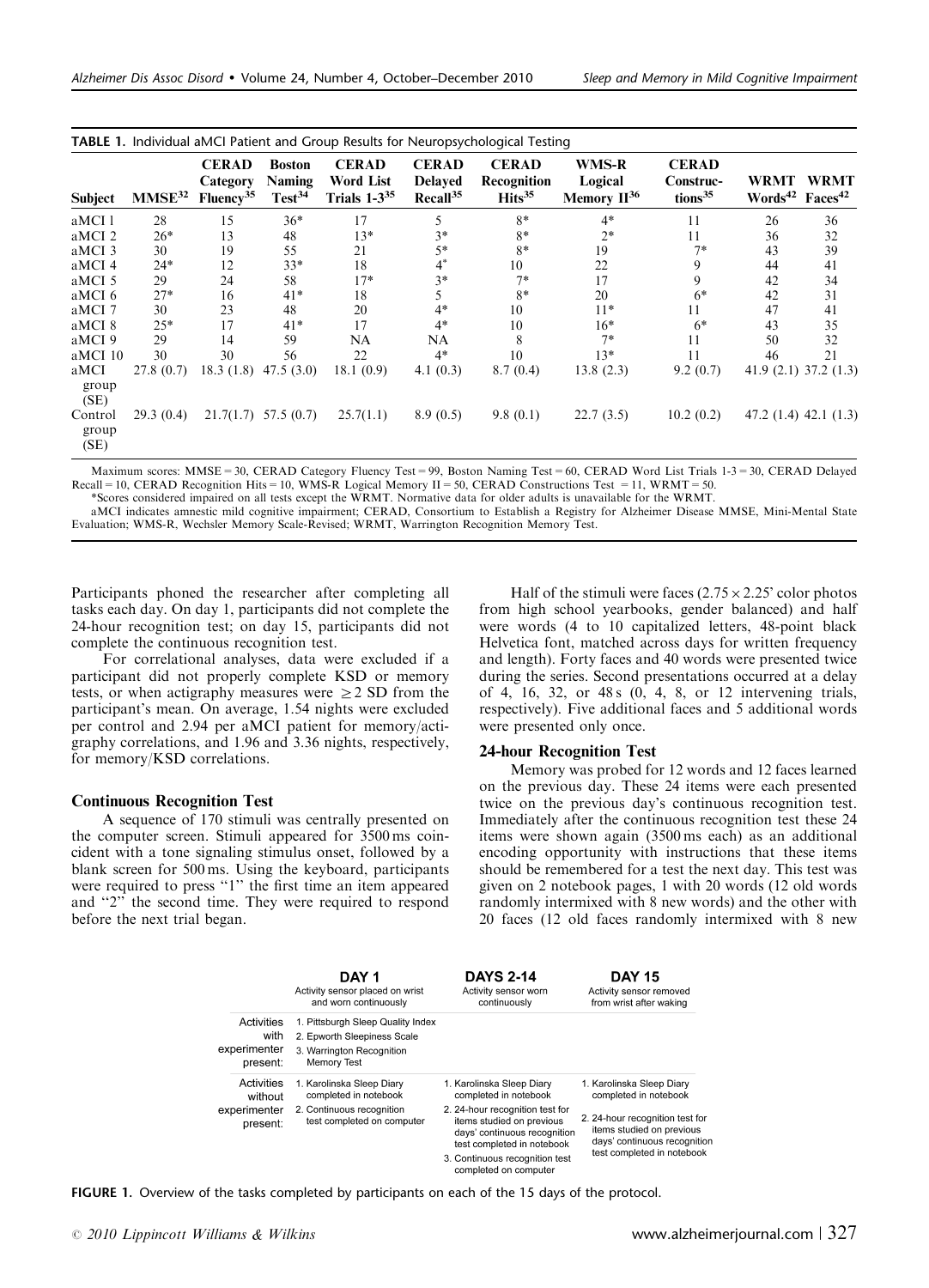|                                                                                          | <b>Controls</b> |                     | aMCI Patients |                       |
|------------------------------------------------------------------------------------------|-----------------|---------------------|---------------|-----------------------|
|                                                                                          | Mean            | <b>II SD</b>        | Mean          | II SD                 |
| Actigraphy parameters                                                                    |                 |                     |               |                       |
| Bed time                                                                                 | 22:52(0.07)     | 28 min              | 23:14(0.04)   | 43 min                |
| Wake time (got out of bed)                                                               | 6:38(0.05)      | $40 \,\mathrm{min}$ | 7:16(0.03)    | $43 \,\mathrm{min}$   |
| Sleep start                                                                              | 23:03(0.07)     | $30 \,\mathrm{min}$ | 23:36 (0.04)  | $50 \,\mathrm{min}$ * |
| Sleep end                                                                                | 6:12(0.05)      | 43 min              | 7:00(0.04)    | 43 min                |
| Time in bed (min)                                                                        | 466(61)         | 42.5                | 482 (78)      | 58.9                  |
| Total sleep time (min)                                                                   | 375 (52)        | 42.7                | 384 (65)      | 56.4                  |
| Wake after sleep onset (min)                                                             | 54.3 (12)       | 19.1                | 60.1(25)      | 18.5                  |
| Sleep efficiency $(\% )$                                                                 | 80.6 (7.2)      | 4.9                 | 79.8 (6.8)    | 6.7                   |
| Sleep latency (min)                                                                      | 11.0(9.2)       | 10.4                | 22.2(19)      | 23.6                  |
| Fragmentation index                                                                      | 37.3(9.9)       | 11.6                | 32.0(7.8)     | 9.95                  |
| Karolinska Sleep Diary Questions                                                         |                 |                     |               |                       |
| What time did you go to bed and turn the light off last night?                           | 22:45(81)       | 31.5                | 23:13(51)     | 40.4                  |
| What time did you arise this morning?                                                    | 6:32(58)        | 46.8                | 7:20(53)      | 61.5                  |
| How long did you sleep? (min)                                                            | 429 $(61)$      | 40                  | 421 (57)      | 65                    |
| How long did it take you to fall asleep? (min)                                           | 22.1 (17.4)     | 11.4                | 28.1 (18.4)   | 13.6                  |
| How many awakenings did you have last night?                                             | 1.8(0.6)        | 0.81                | 1.6(1.1)      | 0.60                  |
| How many total minutes were you awake after                                              | 28.2 (17.2)     | 17.4                | 32.6(28.0)    | 19.4                  |
| falling asleep last night? (min)                                                         |                 |                     |               |                       |
| How did you sleep? $(1 = \text{very poorly}, 5 = \text{very well})$                      | 3.8(0.7)        | 0.71                | 3.8(0.8)      | 0.48                  |
| Did you feel refreshed after you arose this morning?                                     | 4.1(0.8)        | 0.53                | 3.8(0.06)     | 0.54                  |
| $(1 = not at all, 5 = completely)$                                                       |                 |                     |               |                       |
| Did you sleep soundly? $(1 = \text{very restless}, 5 = \text{very soundly})$             | 3.9(0.7)        | 0.88                | 3.8(0.8)      | 0.61                  |
| Did you sleep throughout the time allotted for sleep?                                    | 3.4(0.08)       | 0.81                | 3.4(0.8)      | 0.77                  |
| $(1 = \text{woke up much too early}, 5 = \text{slept thru the night})$                   |                 |                     |               |                       |
| How easy was it for you to wake up? $(1 = \text{very easy}, 5 = \text{very difficult})$  | 2.3(1.0)        | 0.78                | 2.1(1.0)      | 0.50                  |
| How easy was for you to fall asleep? $(1 = \text{very easy}, 5 = \text{very difficult})$ | 2.0(0.08)       | 0.92                | 2.6(0.9)      | 0.74                  |
| How much did you dream last night? $(1 = none, 5 = much)$                                | 2.1(0.9)        | 0.66                | 1.9(1.2)      | 0.28                  |

#### TABLE 2. Actigraphy-derived Sleep Measures and Karolinska Sleep Diary Results, Including Means (With Across-Subject SD in Parentheses) and Mean Intraindividual Variability (IISD)

\*aMCI mean scores significantly different from the control group.

aMCI indicates amnestic mild cognitive impairment; IISD, intraindividual standard deviation.

faces). Participants were instructed to mark the 12 words and 12 faces seen the previous day, marking exactly 12 items per page.

## **RESULTS**

## Measures From Day 1

Hit rates from the WRMT were lower in aMCI patients than in controls [79% vs. 89%, respectively;  $t(18) = 2.86$ ,  $P < 0.05$ , collapsed across words and faces], further documenting the memory abnormality in aMCI. Table 1 shows results separately for words and faces. Selfreports of recent sleep characteristics (PSQI and ESS) were not significantly different between groups.

## Daily Memory Measures

## 24-hour Recognition

Percent correct scores were computed for each participant excluding data from improperly completed tests, yielding a mean of 13.5 tests per control and 11.9 tests per aMCI patient. Percent correct (Fig. 2A) was significantly lower for aMCI patients than for controls [72% vs. 83%, respectively, collapsed across words and faces;  $F(1,18) = 12.2$ ,  $P < 0.01$ ]. The magnitude of this impairment was similar for words and faces.

## Continuous Recognition

Results were computed excluding data from improperly completed tests, yielding a mean of 12.3 tests per aMCI patient (one patient's data were excluded entirely) and 13.5 tests per control. Two scores were computed, an immediate memory score (lag 0 intervening trials, hit rate:  $aMCI = 94\%$ , control = 99%) and a short-delay memory score (collapsing across lags 4, 8, and 12, and corrected by subtracting false-alarm rate from hit rate:  $aMCI = 53\%$ ,  $control = 80\%$ ). Scores were significantly lower for aMCI patients than for controls for both immediate memory  $[F(1,17) = 6.81,$   $P < 0.05$  and short-delay memory  $[F(1,17) = 20.0, P < 0.001]$ . Figures 2B and C show immediate and short-delay memory scores, respectively, separately for words and faces. Impairments did not differ between words and faces.

## Memory Variability

SDs were computed across each participant's daily scores for 24-hour recognition, immediate memory, and short-delay memory (collapsed across words and faces). Intraindividual variability in 24-hour recognition was greater for aMCI patients than for controls [0.08 and 0.06, respectively;  $t(18) = 3.19$ ,  $P < 0.01$ ]. Patients were also more variable than controls for immediate memory [aMCI = 0.07, control = 0.03;  $t(17) = 2.74$ ,  $P < 0.05$ ] and short-delay memory  $[aMCI=0.11, \text{control}=0.07;$  $t(17)=2.99, P<0.01$ .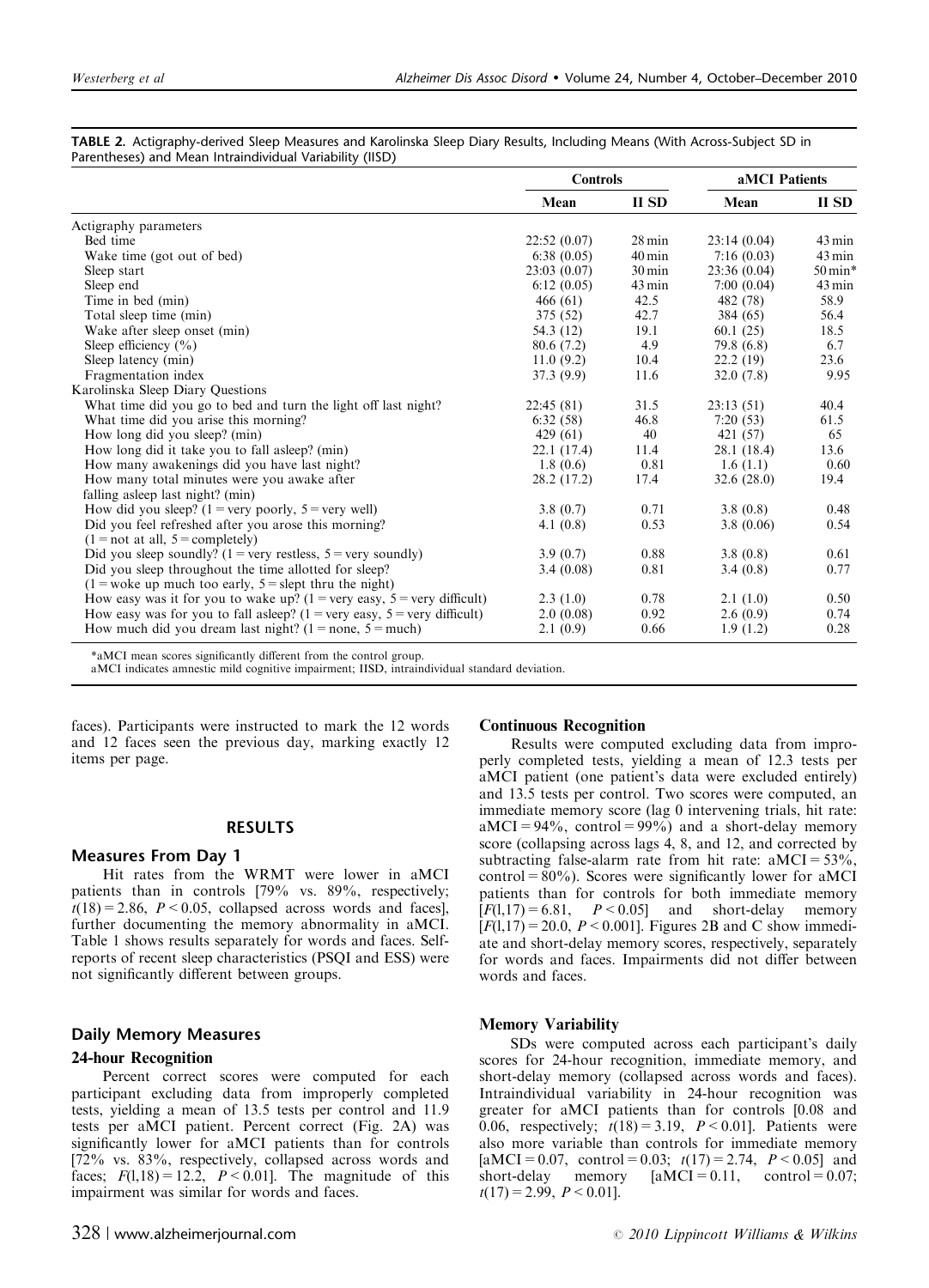

FIGURE 2. Recognition hit rates for amnestic mild cognitive impairment (aMCI) Patients and controls averaged across 14 nights for each participant and then averaged across all participants for (A) 24-hour recognition, (B) immediate memory (from the continuous recognition test, lag=0 intervening trials), and (C) short-delay memory as a function of retention delay in the continuous recognition test, corrected for false alarms. Bars represent SEs of the mean.

## Daily Sleep Measures

Actigraphy parameters (selected a priori based on results in  $AD^{20}$ ) failed to reveal significant differences between groups. Results from KSD questions also revealed no group differences (Table 2). An analysis of across-night SD for each individual for each actigraphy measure and KSD question revealed that aMCI patients were more variable than controls on the actigraphy sleep-start measure only  $[t(18) = 2.47, P \le 0.05]$ .

## Relationships Between Daily Sleep and Daily Memory

For each participant, daily 24-hour recognition percent correct scores were regressed with each of the daily sleep measures concerning the intervening night, and Pearson correlation coefficients were calculated. Table 3 lists the average  $r$  values for these correlations for each group. Each individual's  $r$  value was transformed to Fisher's  $Z$ , and paired  $t$  tests were performed on the Z-transformed coefficients for each comparison for each group to determine if correlations significantly differed from zero (no relationship). All correlations were nonsignificant in controls.

Coefficients for aMCI patients were positive and significantly greater than zero for the correlation between the 24-hour recognition and the time-in-bed actigraphy measure  $[t(9) = 2.86, P < 0.05]$ . Recognition was better when time in bed was longer. A relationship with fragmentation index was also apparent  $[t(9) = 2.30]$ ,

 $P \le 0.05$ , but we are cautious about this result because coefficients were strongly positive in 3 subjects and negative in 4 others.

Relationships were found between 4 KSD questions and 24-hour recognition in aMCI patients. Recognition correlated positively with questions regarding whether participants slept through the time allotted for sleep  $[t(9) = 3.39, P < 0.05]$ , how well participants slept  $[t(9) = 2.63, P \le 0.05]$ , and the time participants arose each morning  $[t(9) = 3.81, P < 0.005]$ . In these comparisons, ratings indicative of better sleep predicted better memory. A negative relationship was found with how easy it was to fall asleep  $[t(9) = 2.31, P \le 0.05]$ . As difficulty in falling asleep increased, memory decreased.

Because nonsignificant relationships in controls could merely reflect limited variability, a permutation analysis was conducted for each of the significant relationships observed in aMCI patients. For each relationship, 1000 random permutations were generated, each reflecting one realization of the mean difference of the correlation coefficients between the groups.<sup>44</sup> The permutations generated a distribution of these mean differences, which was used to calculate a 2-tailed  $P$  value for the observed difference in mean coefficients between aMCI patients and controls. The differences in coefficients for the KSD measures of sleeping through the time allotted for sleep and how easy it was to fall asleep were significant ( $P \le 0.005$ ) and  $P < 0.05$ , respectively), indicating that these relationships were more strongly positive in aMCI patients than in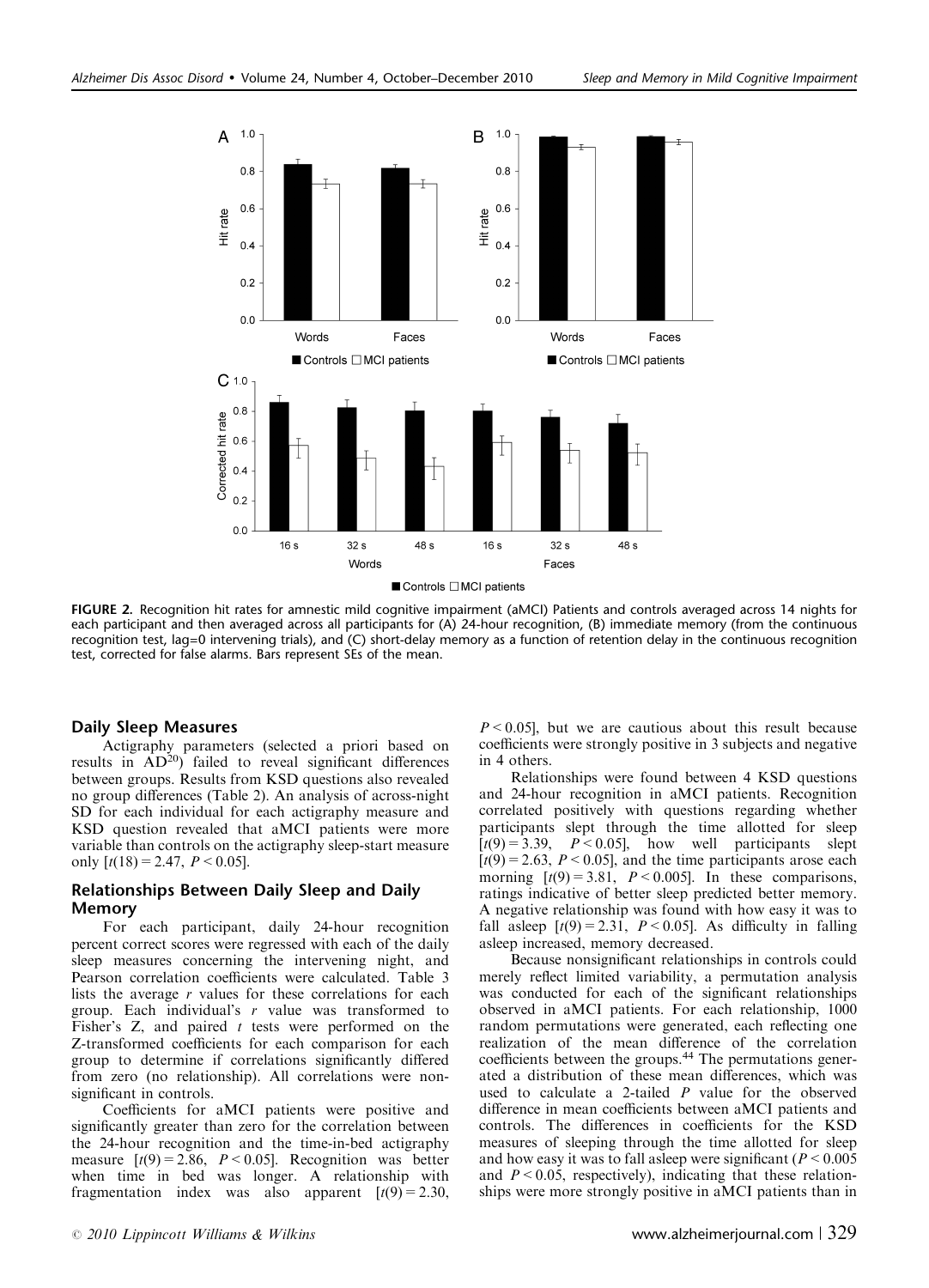|                                                                                                                              | <b>Controls</b> | aMCI Patients |
|------------------------------------------------------------------------------------------------------------------------------|-----------------|---------------|
| Actigraphy parameters                                                                                                        |                 |               |
| Bed time                                                                                                                     | 0.10            | $-0.14$       |
| Wake time                                                                                                                    | $-0.03$         | 0.09          |
| Sleep Start                                                                                                                  | 0.12            | 0.02          |
| Sleep End                                                                                                                    | $-0.06$         | 0.16          |
| Time in bed                                                                                                                  | $-0.07$         | $0.20*$       |
| Total sleep time                                                                                                             | $-0.03$         | 0.10          |
| Wake after sleep onset                                                                                                       | $-0.12$         | 0.07          |
| Sleep efficiency                                                                                                             | 0.15            | 0.01          |
| Sleep latency                                                                                                                | $-0.04$         | 0.18          |
| Fragmentation index                                                                                                          | 0.01            | $0.31*$       |
| Karolinska Sleep Diary Questions:                                                                                            |                 |               |
| What time did you go to bed and turn the light off last night?                                                               | 0.18            | $-0.08$       |
| What time did you arise this morning?                                                                                        | 0.05            | $0.23*$       |
| How long did you sleep?                                                                                                      | 0.01            | 0.08          |
| How long did it take you to fall as leep?                                                                                    | $-0.03$         | $-0.16$       |
| How many awakenings did you have last night?                                                                                 | $-0.05$         | $-0.07$       |
| How many minutes were you awake after falling asleep last night?                                                             | $-0.15$         | 0.05          |
| How did you sleep?                                                                                                           | $-0.03$         | $0.29*$       |
| Did you feel refreshed after you arose this morning?                                                                         | 0.06            | 0.14          |
| Did you sleep soundly?                                                                                                       | $-0.10$         | 0.12          |
| Did you sleep throughout the time allotted for sleep?                                                                        | $-0.04$         | $0.44*$       |
| How easy was it for you to wake up?                                                                                          | 0.05            | $-0.01$       |
| How easy was it for you to fall as leep?                                                                                     | 0.05            | $-0.13*$      |
| How much did you dream last night?                                                                                           | $-0.06$         | 0.52          |
| *Correlation coefficients that were significantly different from zero.<br>aMCI indicates amnestic mild cognitive impairment. |                 |               |

TABLE 3. Average Pearson Correlation Coefficients for Intraindividual Correlations Between 24-hour Recognition Percent Correct Scores and (1) Actigraphy Parameters and (2) Responses to Karolinska Sleep Diary questions, for Controls and aMCI Patients

controls. Coefficient differences were not significant between the groups for the other relationships between 24-hour recognition and sleep found in aMCI.

# Relationships Between Subjective and Objective Measures of Sleep

Some KSD questions overlapped with information in the actigraphy measures. The bed time and wake time actigraphy measures were derived from the sleep log associated with the activity sensor, so these numbers should be identical to the first 2 KSD questions. Yet, means differed slightly (Table 2), likely reflecting the fact that sleep logs were completed immediately before and after sleep, whereas KSD questions were completed coincident with the daily memory tests. Nonetheless, these measures were highly correlated in aMCI patients [bed time:  $t(9) = 3.02$ ,  $P < 0.05$ ; wake time:  $t(9) = 4.60$ ,  $P < 0.005$ ] and controls [bedtime:  $t(9) = 3.60$ ,  $P < 0.01$ ; wake time:  $t(9) = 3.93$ ,  $P < 0.005$ ]. Actigraphy-measured total sleep time also correlated with KSD responses regarding how long participants slept [aMCI:  $t(9) = 3.64$ ,  $P < 0.01$ ; control:  $t(9) = 6.48$ ,  $P < 0.001$ . Both groups were worse at estimating how long it took to fall asleep and how long they were awake after falling asleep, as these KSD responses were not significantly correlated with corresponding actigraphy measures (sleep latency and wake after sleep onset, respectively).

To delineate relationships between the KSD questions associated with 24-hour recognition in aMCI patients and actigraphy, these KSD responses were regressed with each of the actigraphy parameters obtained for the corresponding night for each aMCI patient. For each comparison,

individual r values were transformed to Fisher's Z, and paired  $t$  tests were performed to assess significance. The question regarding what time participants arose each morning was positively correlated with actigraphy measures for wake time  $[t(9) = 4.85, P < 0.001]$ , sleep end  $[t(9) = 5.84,$  $P < 0.001$ ], time in bed [t(9) = 4.02,  $P < 0.01$ ], and total sleep time  $[t(9) = 3.76, P < 0.01]$ . The question regarding whether participants slept throughout the time allotted for sleep was positively correlated with wake time  $[t(9) = 2.48, P \le 0.05]$ and sleep start  $[t(9) = 2.46, P < 0.05]$ , and the question asking how well participants slept was positively correlated with wake time  $[t(9) = 4.75, P < 0.01]$  and sleep end  $[t(9) = 2.96, P < 0.05]$ . The question about how easy it was to fall asleep was not related to any actigraphy parameters. These results indicate that subjective sleep assessments are not orthogonal to actigraphy.

# Relationships Between Sleep Variability and Memory

To determine if across-day sleep variability predicted memory impairment, for each sleep parameter, the acrossday SD for each participant was correlated with the average 24-hour recognition score for each participant. Correlations were also computed between sleep variability and a declarative memory measure from the neuropsychological battery, the Logical Memory II subtest of the WMS-R.<sup>36</sup> To maximize power, correlations were performed for aMCI patients and controls together (one control did not complete the WMS-R). Variability did not predict average 24-hour recognition, but variability in 4 actigraphy measures predicted Logical Memory II: time in bed  $(r=-0.484, P<0.05)$ , total sleep time  $(r=-0.533, P<0.05)$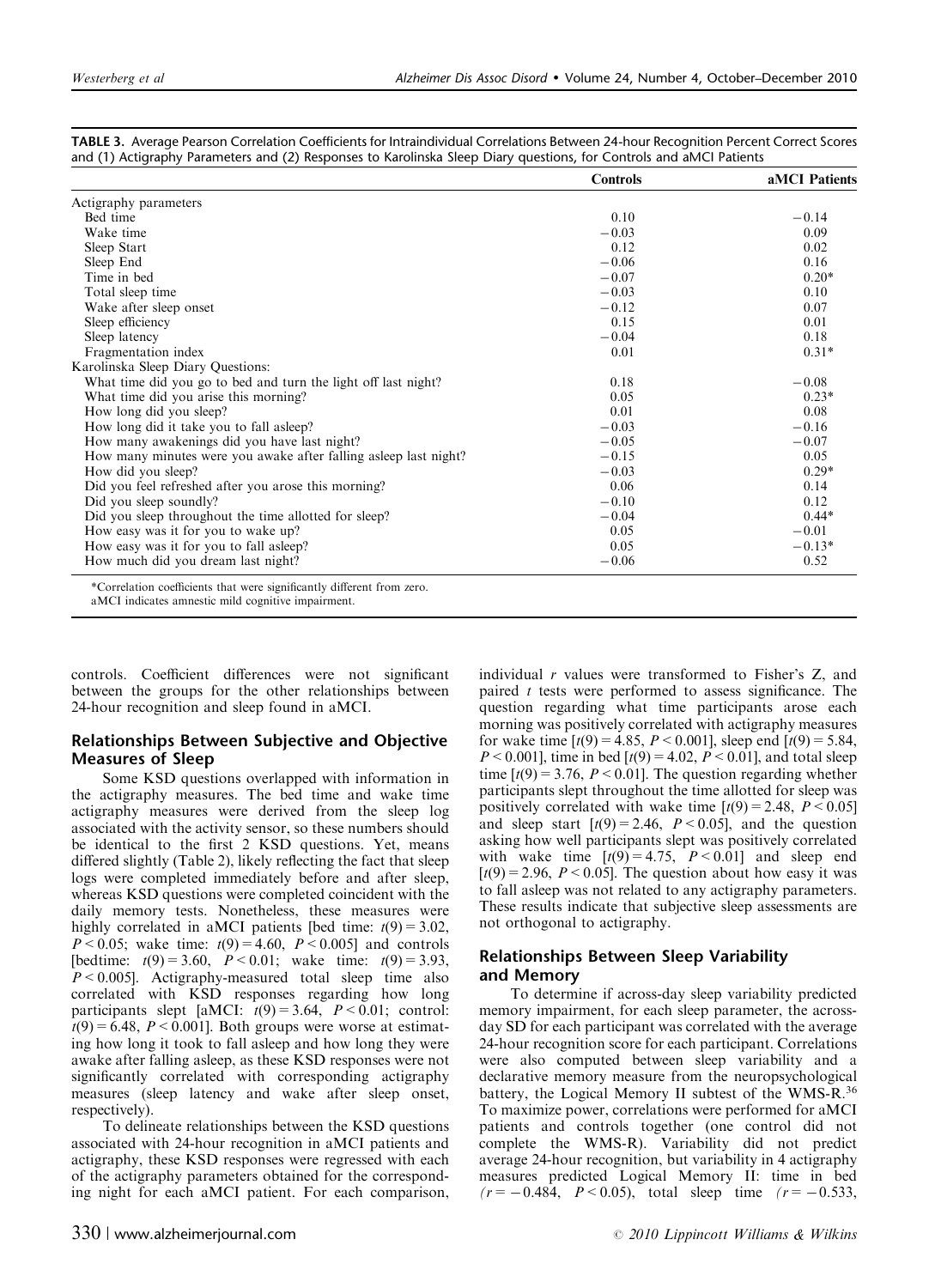

FIGURE 3. SD of the (A) time in bed, (B) actual sleep time, (C) sleep latency, (D) wake after sleep onset actigraphy measures, and (E) ratings given to the Karolinska Sleep Diary (KSD) question regarding how well participants slept throughout the time allotted for sleep across the 14 nights of the protocol, plotted against the Logical Memory II delayed recall score from the Wechsler Memory Scale-Revised (WMS-R). aMCI indicates amnestic mild cognitive impairment.

 $P < 0.05$ ), sleep latency ( $r = -0.492$ ,  $P < 0.05$ ), and wake after sleep onset ( $r = -0.498$ ,  $P \le 0.05$ ). Participants with relatively higher variance showed relatively poorer memory. Higher variability in KSD ratings to the question regarding whether participants slept through the time allotted for sleep was also associated with lower recall  $(r=-0.478, P<0.05)$ . Actigraphy and KSD measures correlated with WMS-R recall are depicted in Figure 3.

## Relationships Between Sleep and Other Factors

Various processes that contribute to successful memory might be impaired as an indirect result of poor sleep, independent of memory processing during sleep. For example, drowsiness could reduce the ability to encode or retrieve information, as drowsy individuals might experience more difficulty paying attention to the task. If so, the sleep parameters that showed relationships with 24-hour recognition might show relationships with immediate or short-delay memory measures. However, this was not the case. Also, no sleep measures showed relationships with daily mood or arousal ratings. Although participants were allowed to choose the time of day they would complete the daily tasks, the time between waking up and daily testing was not significantly different between groups  $\lbrack t(18)=0.15\rbrack$ ,

and this time interval was not correlated with mean 24-hour recognition scores  $(r=-0.03)$ .

### **DISCUSSION**

This experiment revealed a novel sleep-memory connection; daily variations in subjective sleep quality in aMCI patients predicted daily variations in memory for information learned the previous day. Thus, it seems that poor memory in aMCI patients is due in part to disrupted memory consolidation during sleep. A general memory or cognitive disruption independent of a consolidation explanation is unlikely, as sleep measures related to 24-hour recognition were not correlated with immediate or shortdelay memory, nor was daily memory mediated by mood, arousal level, or the time elapsed between waking and when the tests were taken.

In aMCI patients, subjective assessments of how well an individual slept, whether they slept throughout the time allotted for sleep, how easy it was to fall asleep, the time an individual arose, and the time-in-bed actigraphy measure were related to 24-hour recognition, whereas no relationships were observed in controls. The presence of significant relationships in aMCI patients but not in controls could indicate that sleep-dependent consolidation is abnormal in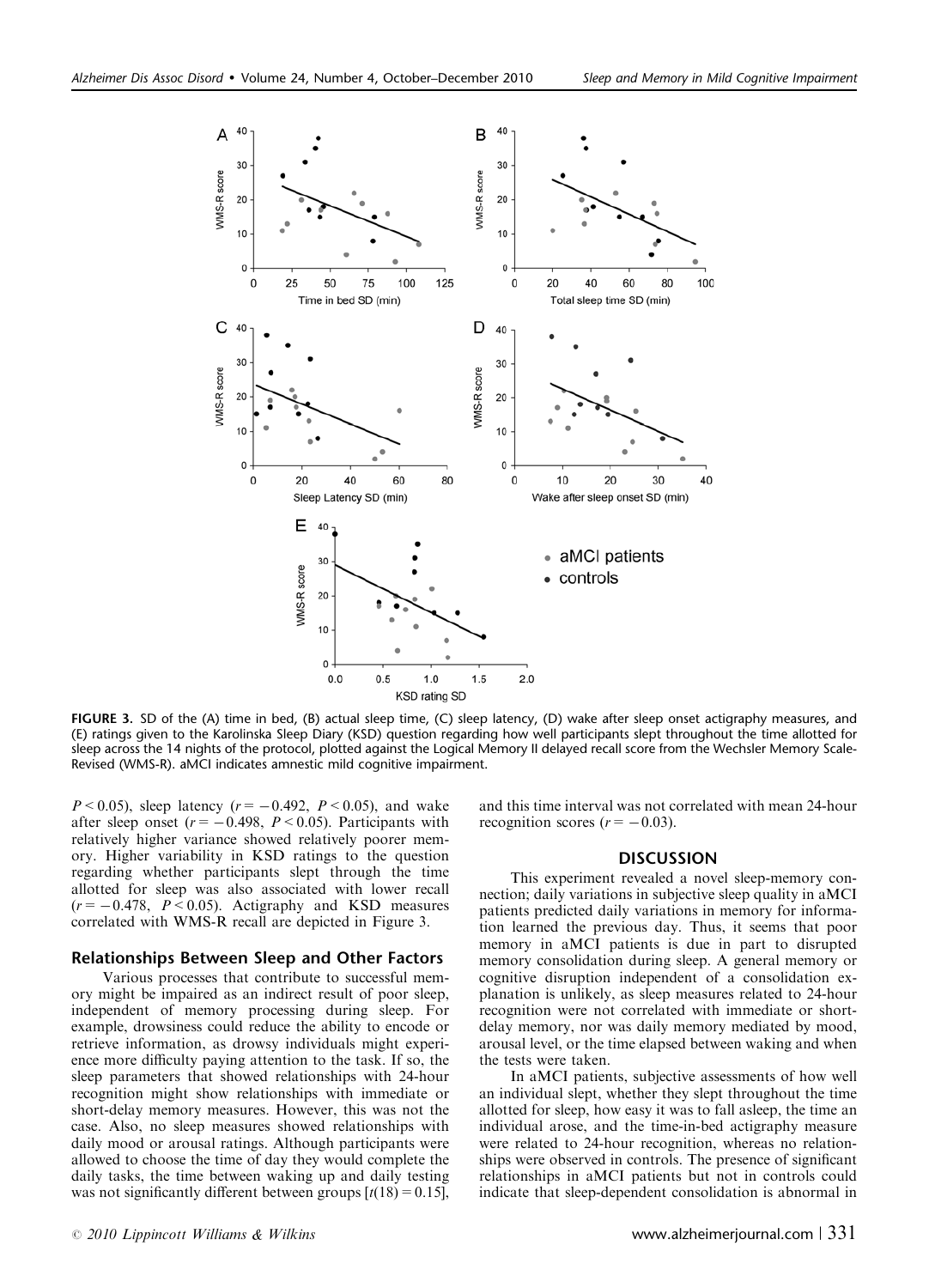aMCI, and this notion is supported by further analyses revealing that the strength of some relationships were reliably different between groups. Alternatively, the lack of sleep-memory relationships in controls could reflect the much smaller across-day memory variance in controls. Our recognition tests facilitated data acquisition, and were designed so that aMCI patients could complete them independently with above-chance accuracy. More difficult memory tests (eg, recall) may be necessary to reveal sleepmemory relationships in healthy older adults. Nonetheless, the significant relationships in aMCI patients indicate that poor sleep is contributing to poor memory consolidation in these individuals.

Declarative memory was studied here, as memory deficits are typically restricted to declarative tasks in aMCI.<sup>45</sup> Our aMCI patients exhibited declarative memory impairments in the form of reduced accuracy and increased intraindividual variability, both of which have been demonstrated previously in AD<sup>46</sup> and aMCI.<sup>47</sup> Yet, sleep also benefits nondeclarative memory consolidation.<sup>48</sup> Determining which sleep parameters uniquely impact declarative memory will be important for specifying how aMCI pathology affects sleep-dependent consolidation.

Subjective sleep assessments also correlated with some actigraphy parameters. As the time when patients woke up increased, responses to 3 KSD questions became more positive, suggesting that sleeping later positively impacts perceived sleep quality. According to Kahneman and Riis's<sup>49</sup> "remembering self" concept, retrospective evaluations of an episode are thought to rely more strongly on the conclusion of the episode. Therefore, positive feelings typically associated with sleeping late could play a prominent role in subjective sleep assessments for such a night. Subjective assessments could also reflect particular sleep stages or other physiological sleep characteristics not captured by actigraphy, and/or other internal factors associated with cognitive decline. At present, it is unclear how each of these factors contributes to KSD measures. Evaluations of subjective and objective sleep-measure concordance indicate frequent discrepancies, especially in patient populations.<sup>50,51</sup> Subjective assessments may reflect sleep continuity and SWS amount,<sup>52</sup> or a more complex combination of objective parameters.<sup>53</sup> Ultimately, deciphering how subjective assessments relate to objective sleep indices and other factors will aid in understanding sleepdependent consolidation in aMCI.

The dramatic sleep disruptions common in AD were not found in aMCI, as aMCI patients did not exhibit abnormalities in actigraphy, KSD responses, recent sleep habits, sleep quality, or daytime sleepiness. Actigraphy measures reported here were comparable to previous results in healthy older adults,54 indicating that idiosyncrasies in our controls do not underlie the lack of group differences in the actigraphy measures. As aMCI often portends AD, large sleep disturbances may not appear until clinical AD emerges. More subtle sleep changes in aMCI may exist such as changes in sleep-cycle duration, time spent in each sleep stage, and electroencephalogram spectral power. We are therefore exploring this possibility using PSG measures in ongoing studies of aMCI.

Despite the lack of significant between-group differences in sleep, our data hints that sleep is not normal in aMCI. For instance, we observed trends for later sleep start and end times and longer sleep latencies in aMCI patients (Table 2). These trends are consistent with phase-delayed circadian rhythms observed in AD patients,<sup>55</sup> suggesting a possible phase-delay in aMCI. Increased intraindividual variance was also apparent in several actigraphy measures in the aMCI group, although only sleep-start variance was significantly larger than in controls. Future studies using larger sample sizes may confirm that these trends reflect sleep disruptions in aMCI.

Intraindividual sleep variability was also linked with memory in our study. Participants who exhibited greater across-night sleep variability showed lower story-recall during the neuropsychological battery administered before the sleep protocol. Thus, inconsistent sleep was associated with poor recall. Sleep variability did not correlate with recognition from our daily memory tests, perhaps because recognition is not as sensitive as recall to neural dysfunction associated with erratic sleep across nights. A likely assumption is that participants who exhibited inconsistent sleep during our protocol also did so prior to neuropsychological testing. Whereas a night of sleep may be important for consolidating information learned the previous day, inconsistent sleep across nights may impair neural systems required for good recall. These findings suggest that sleep may influence memory in multiple ways.

Although large sleep abnormalities were not found in aMCI, the present results indicate that aMCI patients undergo changes that influence both their subjective sleep quality and overnight memory processing. Neuropathology in aMCI and AD typically includes damage to memory networks24,25 and also to sleep regulation regions; the locus coeruleus and nucleus basalis. $56$  Disruptions in sleepdependent memory consolidation may manifest in multiple ways. Our methods were advantageous because they provided sleep data in home environments for an extended period. Yet, a recent report described physiologic alterations in post-learning sleep in AD.<sup>57</sup> Thus, PSG is needed to determine more thoroughly how aMCI pathology may affect sleep-dependent consolidation. The present results highlight the need for further analysis of relationships between disrupted memory and sleep.

## ACKNOWLEDGMENTS

The authors thank Bryce Mander and Erik Naylor for assistance with data collection and actigraphy analyses, and Alfred Rademaker and Bill Revelle for assistance with statistical analyses.

#### **REFERENCES**

- 1. Jenkins JG, Dallenbach KM. Obliviscence during sleep and waking. Am J Psychol. 1924;35:605-612.
- 2. Walker M, Stickgold R. Sleep, memory, and plasticity. Annu Rev Psychol. 2006;57:139–166.
- 3. Eichenbaum H, Cohen NJ. Conditioning to Conscious Recollection: Memory Systems of the Brain. New York, NY: Oxford University Press; 2001.
- 4. Paller KA. Memory consolidation: systems. In: Squire LR, ed. Encyclopedia of Neuroscience. Oxford, England: Academic Press; 2009:741–749.
- 5. Diekelman S, Born J. The memory function of sleep. Nat Rev Neurosci. 2010;11:114–126.
- 6. Pavlides C, Winson J. Influences of hippocampal place cell firing in the awake state on the activity of these cells during subsequent sleep episodes. J Neurosci. 1989;9:2907–2918.
- 7. Wilson MA, McNaughton BL. Reactivation of hippocampal ensemble memories during sleep. Science. 1994;265:676–679.